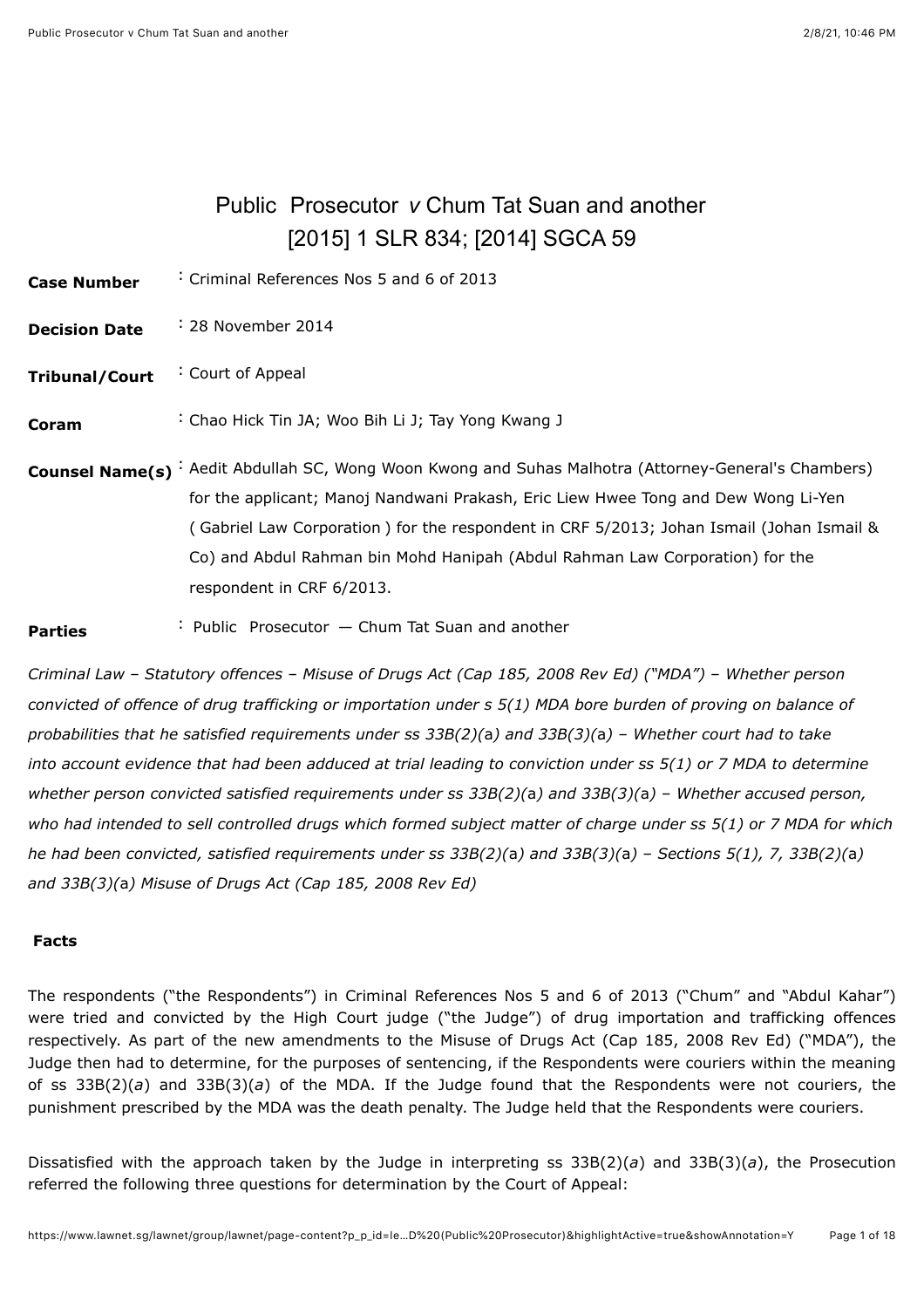Whether a person convicted of an offence of drug trafficking or importation under ss 5(1) or 7 of the MDA bears the burden of proving on a balance of probabilities that he satisfies the requirements under ss 33B(2)(*a*) and 33B(3)(*a*) ("Question 1").

Whether the court must take into account evidence that had been adduced at the trial leading to a conviction under ss 5(1) or 7 of the MDA in determining whether the person convicted satisfies the requirements under ss 33B(2)(*a*) and 33B(3)(*a*) ("Question 2").

Whether an accused person, who had intended to sell the controlled drugs which form the subject matter of a charge under ss 5(1) or 7 of the MDA for which he had been convicted, satisfies the requirements under ss 33B(2) (*a*) and 33B(3)(*a*) ("Question 3").

# **Held, answering the questions raised, quashing the Judge's findings that the Respondents were couriers, and remitting the respective cases back to the Judge for a fresh determination:**

(1) The answer to Question 1 was an obvious "yes". In fact, the Prosecution and Respondents were in agreement that the person convicted bore the burden of proving on a balance of probabilities that he was only a courier. The language in  $s$  33B(2) could not be any clearer: at  $[19]$ .

(2) The answer to Question 2, in the form that was presented, was an unequivocal "yes". It was not controversial by any measure that a court had to, during sentencing, take into account all the evidence that has been adduced at the trial leading to the conviction: at [\[20\]](#page-7-1).

(3) The answer to Question 3 was a clear "no". If the person convicted had been found to have the intent to sell the controlled drugs, then he was evidently not merely a courier, though if it was clear that the offender's involvement was truly that of a courier, the mere incidental act of storage or safe-keeping by the offender in the course of transporting, sending or delivering the drugs, should not take him outside of the definition of a courier: at [\[62\]](#page-14-0) and [\[67\]](#page-15-0).

[Observation: There was an underlying question within Question 2, which was, whether an accused person who had been convicted of drug trafficking or importation was permitted to introduce new evidence at the sentencing stage to bolster his claim to being a courier. In this regard, the court was divided.

**Per Woo J and Tay J :** The answer to this underlying question was an absolute "no". All evidence, including those relating to the issue of whether the accused person was a courier, had to be adduced at the trial: at [\[77\]](#page-16-0) to [\[79\]](#page-16-1).

Before the amendments to the MDA, an accused person already had to elect whether or not to give evidence, and if so, what evidence to give. The purpose of the introduction of s 33B of the MDA was to give the accused person an incentive to come clean; there was no suggestion that the amendments would change the trial process by giving the accused person a chance to deliberately stifle evidence at the trial to gain an advantage and then to speak the truth during sentencing when that earlier strategy failed: at [\[81\]](#page-17-0).

**Per Chao JA :** Even though an accused person should in general raise his full and complete defence, as well as adduce all the relevant evidence, at trial, there was no rule which absolutely precluded the adduction of new evidence at the sentencing stage. The interest of justice required that every offender be, as far as possible, sentenced on the basis of accurate facts. Therefore, under very limited circumstances, evidence pertaining to the accused person's alleged role as a courier might be introduced at the sentencing stage even if it was not adduced at the trial. The test for whether the new evidence should be heard and adduced at the sentencing stage was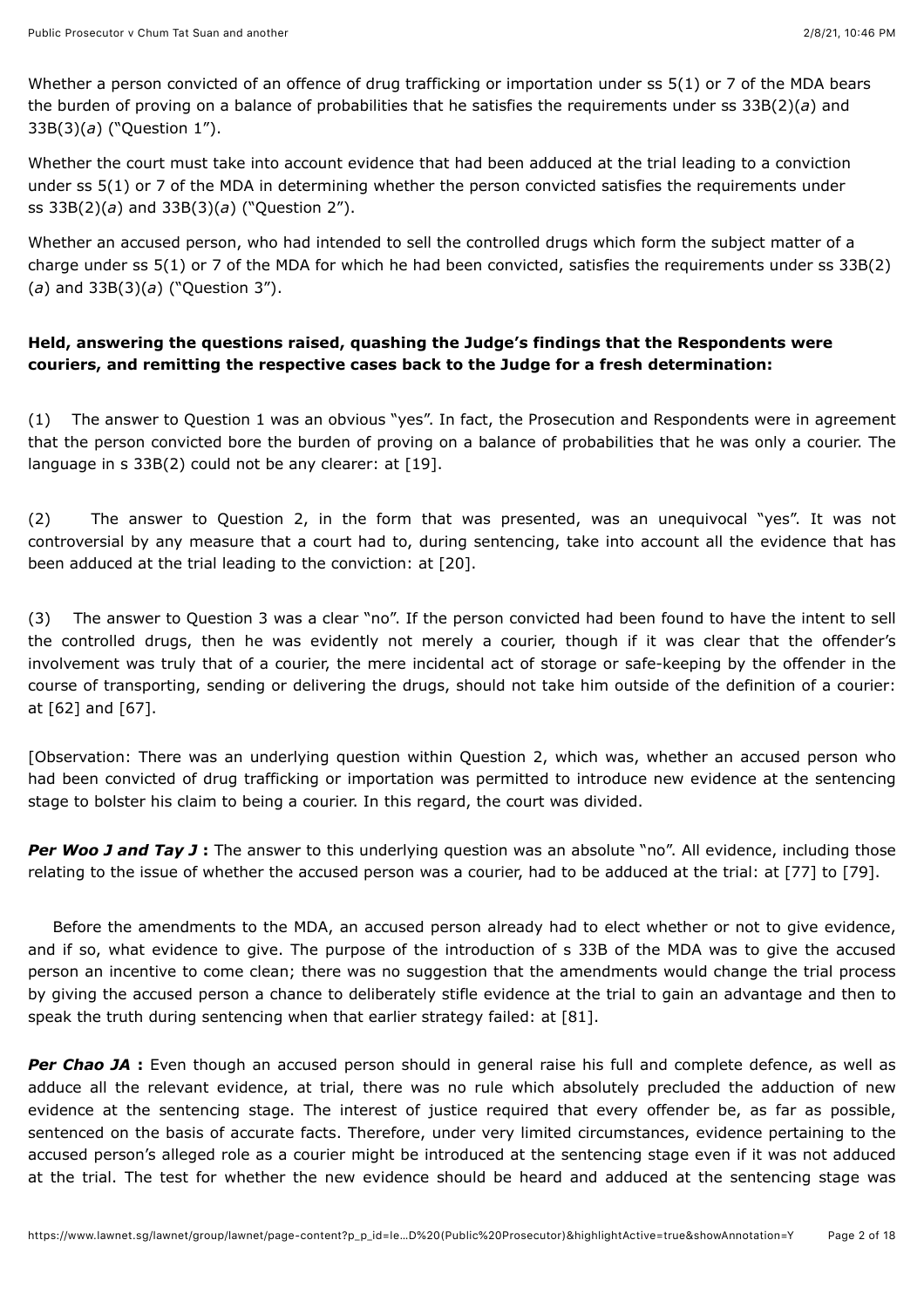whether it would be necessary to do so in order to resolve a difficult question of fact that was material to the court's determination of the appropriate sentence. This would be a matter for the sentencing judge exercising his discretion to determine, having regard to all the circumstances of the case, including the defence raised by the accused person at the trial: at [\[26\],](#page-8-0) [\[41\]](#page-10-0), [\[42\]](#page-10-1), [\[51\]](#page-12-0) and [\[53\]](#page-12-1) to [\[55\].](#page-13-0)]

#### **Case(s) referred to**

*Biplob Hossain Younus Akan v PP* [\[2011\] 3 SLR 217](javascript:viewPageContent() (refd)

*Mohammad Faizal bin Sabtu v PP* [\[2013\] 2 SLR 141](javascript:viewPageContent() (refd)

*Ng Chun Hian v PP* [\[2014\] 2 SLR 783](javascript:viewPageContent() (refd)

*PP v Abdul Haleem bin Abdul Karim* [\[2013\] 3 SLR 734](javascript:viewPageContent() (refd)

*PP v Abdul Kahar bin Othman* [\[2013\] SGHC 222](javascript:viewPageContent() (refd)

*PP v Andrew Sivanesan s/o Balakrishnan* [\[2011\] SGDC 66](javascript:viewPageContent() (refd)

*PP v Aniza bte Essa* [\[2009\] 3 SLR\(R\) 327](javascript:viewPageContent(); [\[2009\] 3 SLR 327](javascript:viewPageContent() (refd)

*PP v Azuar bin Ahamad* [\[2014\] SGHC 149](javascript:viewPageContent() (refd)

*PP v Chum Tat Suan* [\[2014\] 1 SLR 336](javascript:viewPageContent() (refd)

*PP v McCrea Michael* [\[2006\] 3 SLR\(R\) 677;](javascript:viewPageContent() [\[2006\] 3 SLR 677](javascript:viewPageContent() (refd)

*PP v Shaw Chai Li Howard* [\[2012\] SGDC 319](javascript:viewPageContent() (refd)

*PP v Soh Song Soon* [\[2010\] 1 SLR 857](javascript:viewPageContent() (refd)

*R v Cairns* [2013] 2 Cr App R (S) 73 (refd)

#### **Legislation referred to**

Criminal Procedure Code (Cap 68, 1985 Rev Ed)

Criminal Procedure Code (Cap 68, 2012 Rev Ed) s 228(5) (consd); ss 228(5)(*a*), 228(5)(*b*)

Misuse of Drugs Act (Cap 185, 2008 Rev Ed) s 33B (consd); ss 5(1), 7, 33B(1), 33B(2), 33B(2)(*a*), 33B(2)(*b*), 33B(3), 33B(3)(*a*)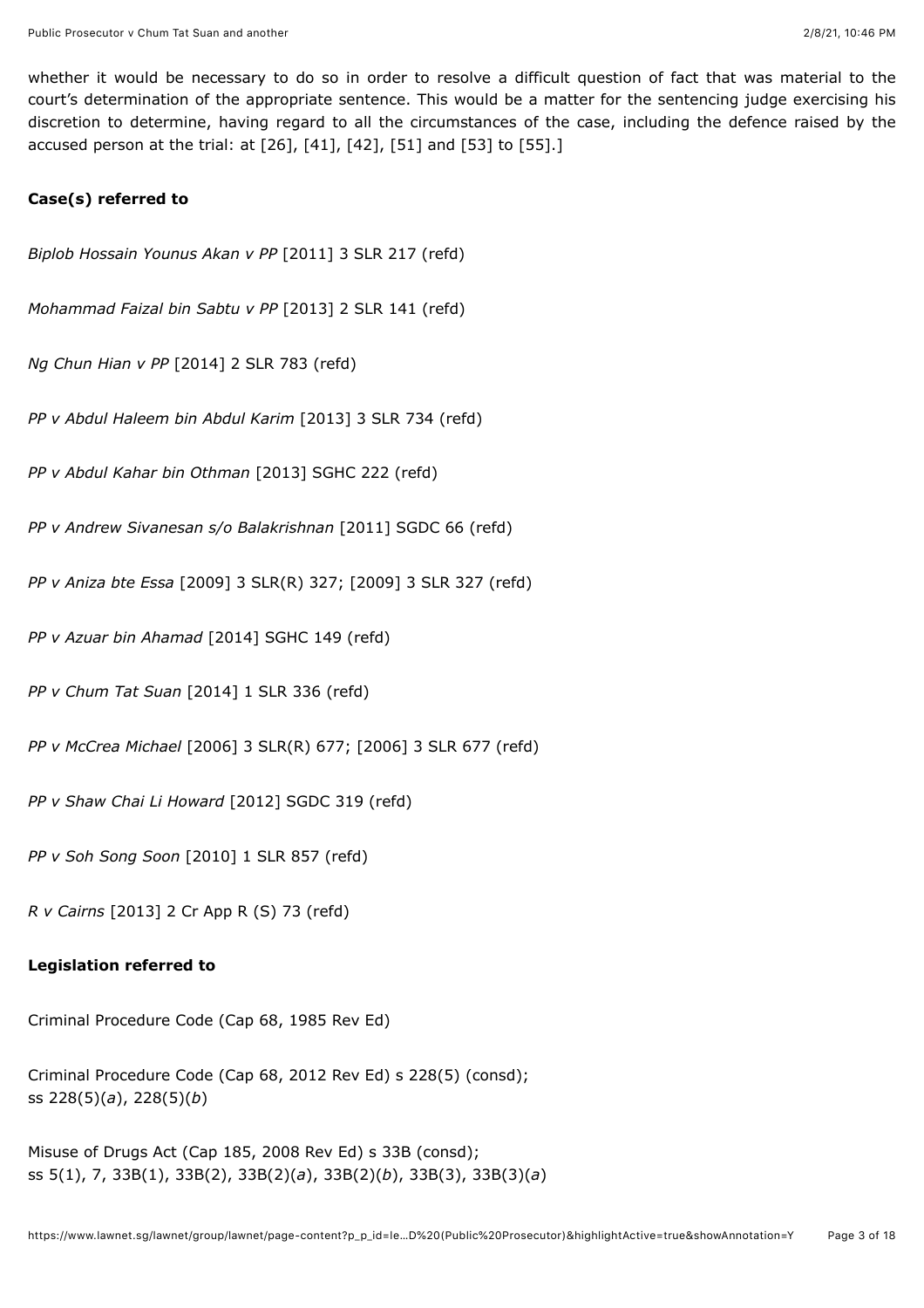Misuse of Drugs (Amendment) Act 2012 (Act 30 of 2012) ss 27, 27(2)

Supreme Court of Judicature Act (Cap 322, 2007 Rev Ed) s 59(4) (consd); s 59(5)

[Editorial note: These two criminal references arose from the decisions of the High Court in [\[2014\] 1 SLR 336](javascript:viewPageContent() and [\[2013\] SGHC 222](javascript:viewPageContent().]

28 November 2014

Judgment reserved.

## **Chao Hick Tin JA:**

#### **Introduction**

1 The present criminal references, Criminal References Nos 5 and 6 of 2013 (hereafter referred to separately as "CRF 5/2013" and "CRF 6/2013") arise out of two criminal cases heard by the High Court in the exercise of its original criminal jurisdiction. The two cases involve trafficking and importation offences under ss 5(1) and 7 of the Misuse of Drugs Act (Cap 185, 2008 Rev Ed) ("the MDA") respectively, for which the punishment was, until very recently, death.

2 From 1 January 2013, following amendments to the MDA, s 33B of the MDA ("s 33B") allows a person convicted of an offence under ss 5(1) and 7 of the MDA to avoid the mandatory death penalty if two conditions are met. The first condition, pursuant to s 33B(2), is that the person convicted must prove, on a balance of probabilities, that:

- (*a*) … his involvement in the offence under section 5(1) or 7 was restricted
	- (i) to transporting, sending or delivering a controlled drug;
	- (ii) to offering to transport, send or deliver a controlled drug;

(iii) to doing or offering to do any act preparatory to or for the purpose of his transporting, sending or delivering a controlled drug; or

(iv) to any combination of activities in sub-paragraphs  $(i)$ ,  $(ii)$  and  $(iii)$  ...

A person convicted who satisfies the court that he falls within one of sub-paragraphs (i) to (iv) will be considered a courier. This mitigating scheme under s 33B(2) shall be referred to, for convenience, as "the statutory relief of being a courier", the relief being that the death penalty is not mandatory *if* the person convicted also meets the second condition, which is: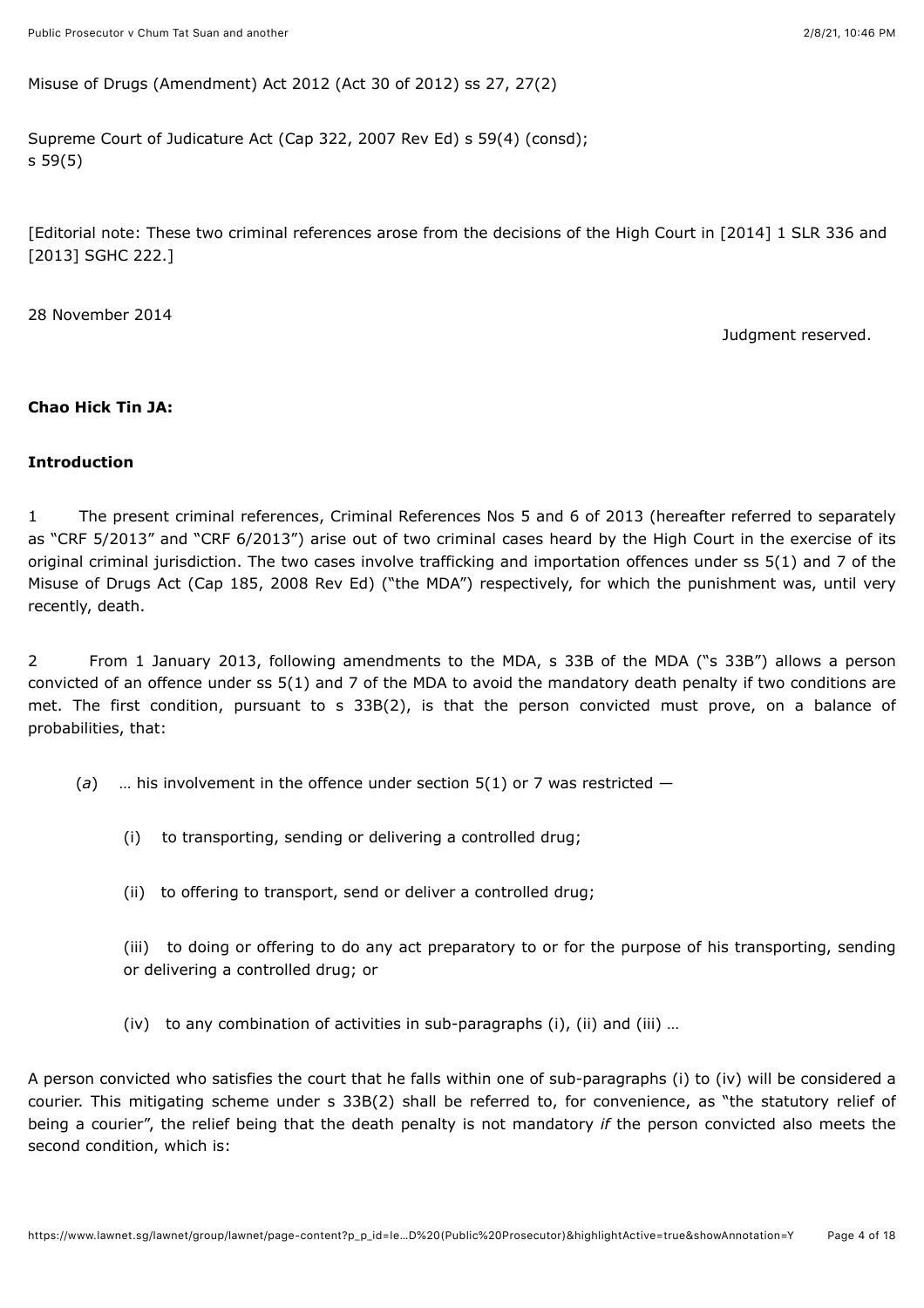(*b*) the Public Prosecutor certifies to any court that, in his determination, the person [*ie*, the courier] has substantively assisted the Central Narcotics Bureau in disrupting drug trafficking activities within or outside Singapore.

For ease of reference, this will be referred to as the "s 33B certificate".

3 Even if the two conditions are met, s 33B(1) gives the court the discretion to decide if the person convicted should nevertheless be given the death penalty. If the court decides that the death penalty is not warranted, the court may sentence the person convicted to imprisonment for life and caning of not less than 15 strokes.

4 It suffices to note that Parliament's objective in amending the law was specifically to provide a less harsh sentence for drug couriers who are willing and able to assist the Central Narcotics Bureau ("CNB") in disrupting drug trafficking activities within or outside Singapore.

5 In the two criminal cases before the High Court, the judge there ("the Judge") was asked to determine if the persons convicted in the two cases were couriers within the meaning of s 33B(2)(*a*). Although the Judge held that they were, he observed that there were certain difficulties with the application of that provision. Those observations prompted the Public Prosecutor to seek clarification from this court on three questions of law by way of the present criminal references.

#### **Facts**

#### *Background*

<span id="page-4-0"></span>6 The two cases decided by the Judge are *PP v Chum Tat Suan* [\[2014\] 1 SLR 336](javascript:viewPageContent() ("*Chum Tat Suan*") and *PP v Abdul Kahar bin Othman* [\[2013\] SGHC 222](javascript:viewPageContent() ("*Abdul Kahar*"). The issue before the Judge in both cases was extremely narrow, namely, whether the person convicted in each case (collectively, "the Respondents") was a courier within the meaning of s 33B(2)(*a*). It is important to note that at this stage, the Respondents have already been convicted by the Judge of their respective charges of importation and trafficking in controlled drugs.

#### *Chum Tat Suan*

7 The parties in *Chum Tat Suan* agreed that the only issue for the Judge to determine at that stage was whether the person convicted ("Chum") was a courier.

8 If the Judge found that Chum was *not* a courier, s 33B(1) read with s 33B(2)(*a*) would not apply to exempt Chum from the mandatory death penalty. If, however, the Judge found the converse (*ie*, that Chum was a courier), then the Prosecution would take a further statement from Chum for the purposes of determining whether he meets the requirements of s 33B(2)(*b*), that is, whether Chum has substantively assisted the CNB such that the s 33B certificate is deemed by the Public Prosecutor to be justified.

9 Should the Public Prosecutor certify that Chum has substantively assisted the CNB, the court may then exercise its discretion to sentence Chum to life imprisonment and caning. However, the defence counsel indicated that should the Public Prosecutor decline to issue a s 33B certificate despite a finding that Chum was a courier,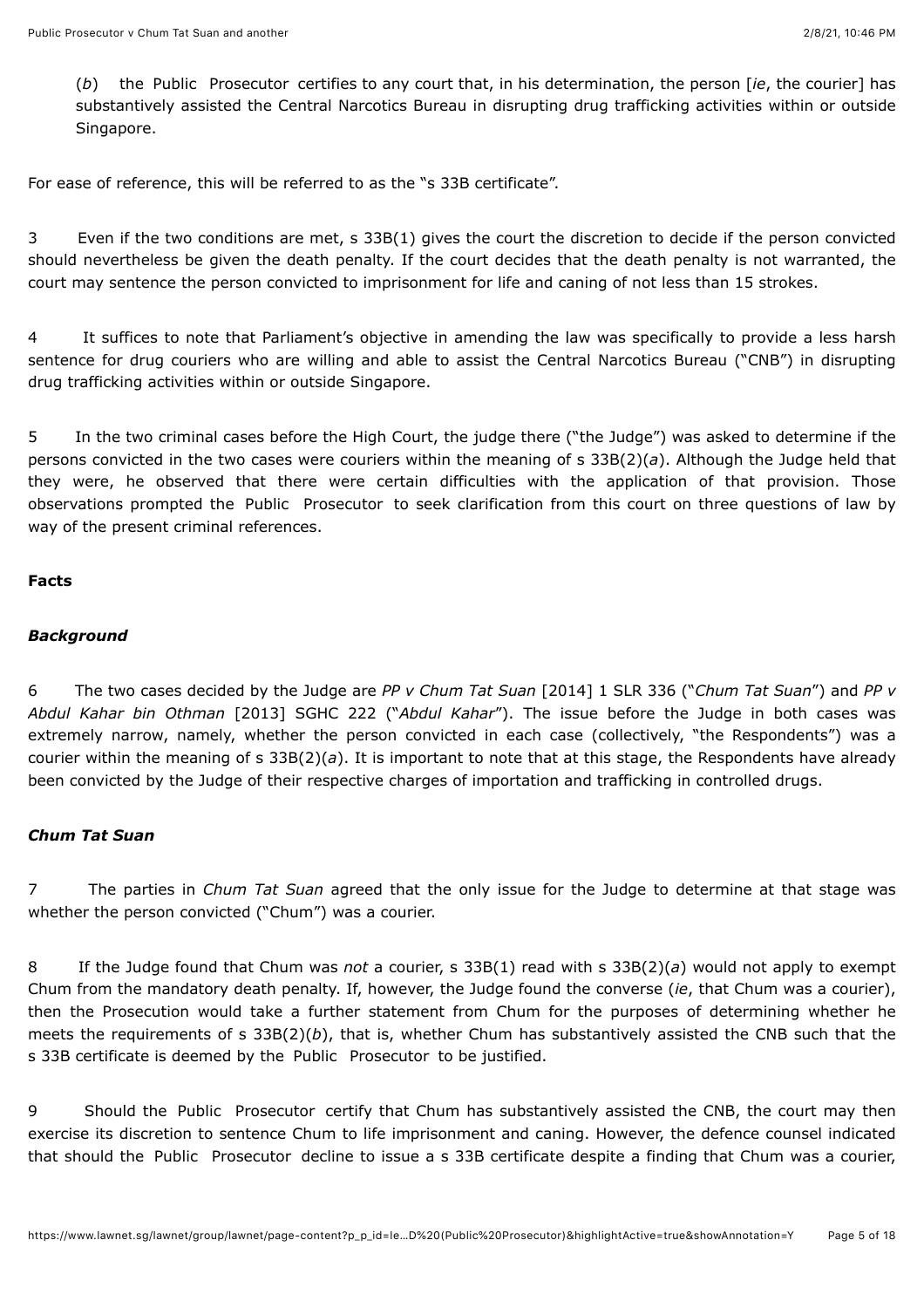Chum's defence would be that he was suffering from an abnormality of mind, which is yet another new exception to the mandatory death penalty pursuant to s 33B(1) read with s 33B(3).

10 The Judge found the evidence-gathering procedure for the purposes of applying s 33B to be fraught with difficulty. On the one hand, if he allowed new evidence to be introduced, there was a possibility of evidence emerging that might undermine the findings of fact that he had made earlier in convicting Chum. On the other hand, if he did not allow the introduction of new evidence, and premised his decision exclusively on his findings of fact which had resulted in the conviction, Chum might be prejudiced in that his earlier defence for the purposes of conviction might have been conducted in a manner which furnished no occasion for evidence of his being no more than a courier to emerge at trial.

11 In the end, the Judge did not have to resolve the dilemma that he presented as the parties proceeded on the basis that no new evidence would be introduced on the question of whether Chum was no more than a courier. The remaining course open to him, therefore, was to scrutinise the evidence that was adduced at trial. He held (at [7] of *Chum Tat Suan*) that the evidence adduced as to whether Chum was no more than a courier was not unequivocal. Furthermore, there was the possibility that Chum could have but did not give evidence which would have supported a finding that he was no more than a courier. In the circumstances, it was unsafe to rely on the available evidence to find that Chum was more than a courier, and Chum should be given the benefit of the doubt.

#### *Abdul Kahar*

12 The outcome in *Abdul Kahar* [\(\[6\]](#page-4-0) *supra*), which was decided after *Chum Tat Suan*, was the same, namely, that the person convicted ("Abdul Kahar") was found to be no more than a courier. The Judge's reasoning, however, was different. In fact, he found (at [3] of *Abdul Kahar*) that the evidence showed that Abdul Kahar was more than a courier in that his "involvement went beyond transporting, sending or delivering [the drugs]". However, the Judge held (at [4] of *Abdul Kahar*) that Abdul Kahar was effectively a "re-packer" – someone who repacked drugs into smaller packets – and it was unclear from the wording of s 33B whether Parliament intended for such persons not to have the same benefit as couriers.

13 Nevertheless, the Judge thought it more likely that Parliament had not intended to exclude ancillary acts such as re-packing from the type of acts that define a courier. On that basis, the Judge thought that Abdul Kahar should be given the benefit of the doubt at least until the law on "transporting, delivering or sending", which informs whether or not an accused is a courier, is expressed more clearly.

## **Questions for this court**

14 The questions raised by the Prosecution in both criminal references are identical. They are:

(a) Whether a person convicted of an offence of drug trafficking or importation under ss 5(1) or 7 of the MDA bears the burden of proving on a balance of probabilities that he satisfies the requirements under ss 33B(2)(*a*) and 33B(3)(*a*) (see [2] above). This shall be referred to as "Question 1".

(b) Whether the court must take into account evidence that had been adduced at the trial leading to a conviction under ss 5(1) or 7 of the MDA to determine whether the person convicted satisfies the requirements under ss 33B(2)(*a*) and 33B(3)(*a*). This shall be referred to as "Question 2".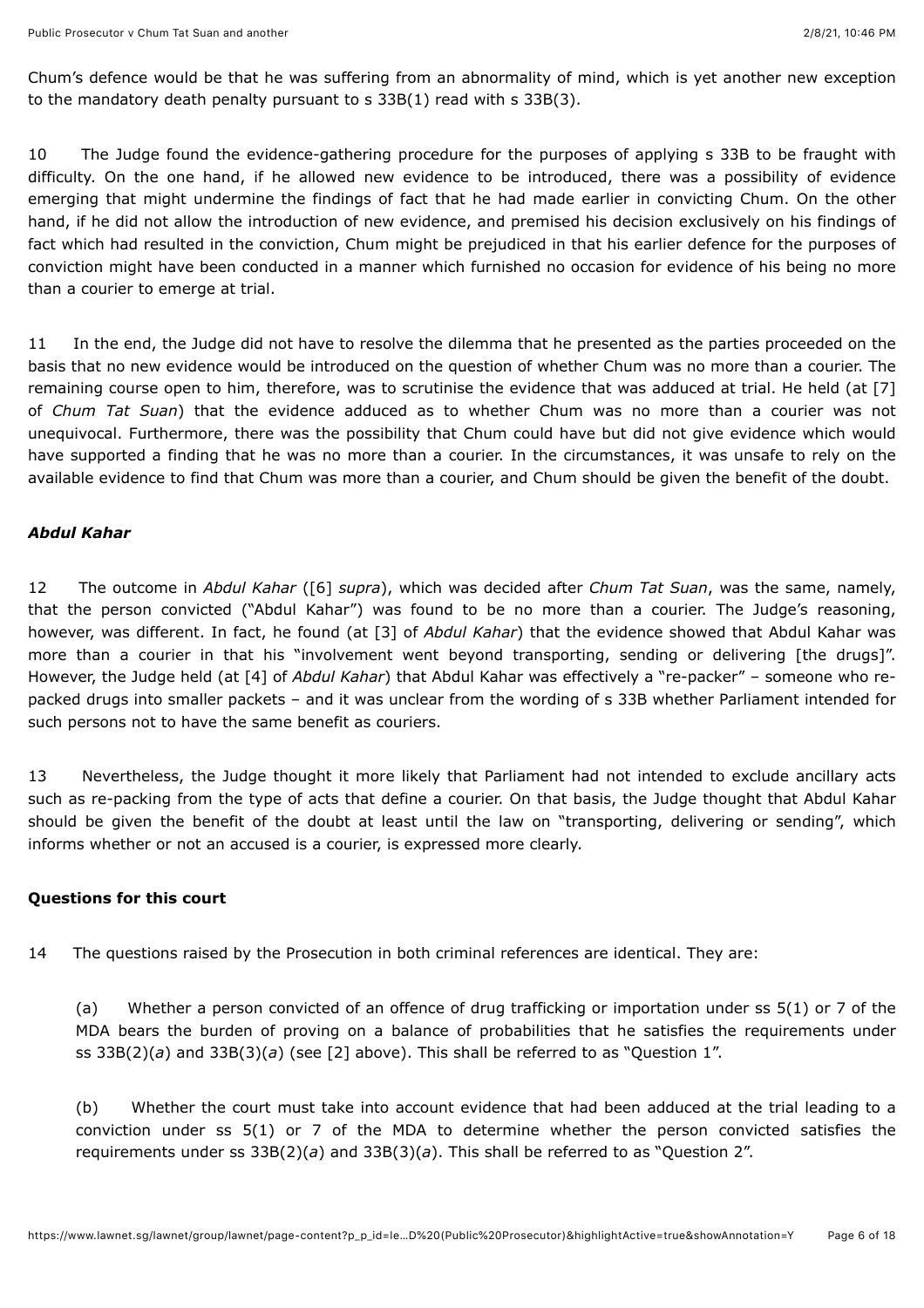(c) Whether an accused person, who had intended to sell the controlled drugs which form the subject matter of a charge under ss 5(1) or 7 of the MDA for which he had been convicted, satisfies the requirements under ss 33B(2)(*a*) and 33B(3)(*a*). To paraphrase, the issue is whether an accused person who intended to sell the controlled drugs and is convicted on that basis can nevertheless be considered a courier (that is, his involvement in the offence can be described as falling under one of the grounds in ss 33B(2)(*a*) and 33B(3)(*a*)). This shall be referred to as "Question 3".

15 Although the questions refer to both ss 33B(2)(*a*) and 33B(3)(*a*), the two subsections are identical. Section 33B(3)(*a*) applies to persons convicted who can show that they have such abnormality of mind that substantially impaired their mental responsibility for the offending acts. Hence, unless the context otherwise requires, the remainder of this judgment will make reference to only s 33B(2)(*a*) even though the same interpretation and consequences obviously apply equally to s 33B(3)(*a*).

## **My decision**

#### *Preliminary question of jurisdiction*

16 As the sentences for both cases have not yet been pronounced, there is an issue of whether the criminal references are prematurely brought. Mr Aedit Abdullah SC ("Mr Abdullah"), on behalf of the Prosecution, explained that the criminal references were brought pursuant to s 59(4) of the Supreme Court of Judicature Act (Cap 322, 2007 Rev Ed) ("2007 SCJA") even before sentence was meted out because the difficulties in the application of s 33B mentioned by the Judge had a broad impact, particularly in relation to other pending cases. A clarification from the apex court was therefore desirable.

17 It is true that s 59(4) of the 2007 SCJA does not mandate that a reference may only be brought after sentence has been passed. There is nothing in the express words of the provision to that effect. The provision simply provides that the Public Prosecutor may certify that any points of law arising on a trial before the High Court acting in the exercise of its original criminal jurisdiction in which an accused person has been convicted of an offence ought to be further considered. This is the position in relation to the two cases before us. In fact, the absence, or deliberate omission, of the word "sentence" when contrasted against the use of "conviction" as a marker suggests that the only precondition in s 59(4) of the 2007 SCJA is that the accused person must have been convicted.

18 However, the court obviously retains the discretion to refuse to hear criminal references in appropriate circumstances. An example of a case where a criminal reference may be inappropriately brought and accordingly dismissed is *Mohammad Faizal bin Sabtu v PP* [\[2013\] 2 SLR 141](javascript:viewPageContent(), where this court dismissed two criminal motions on two separate questions of law because, amongst other reasons, the court below had not made a final ruling or imposed a sentence and allowing the motions in those circumstances "would lead to an unnecessary and unacceptable disruption to the final disposal of both matters" (at [27]). Although I do have some reservations with the necessity of the two references now before the court (see [69] below), they do not cause unnecessary or unacceptable disruption to the final disposal of the underlying matters. I will therefore proceed to answer the three questions.

## *Question 1: Whether the person convicted bears the burden of proving on a balance of probabilities that he was only a courier*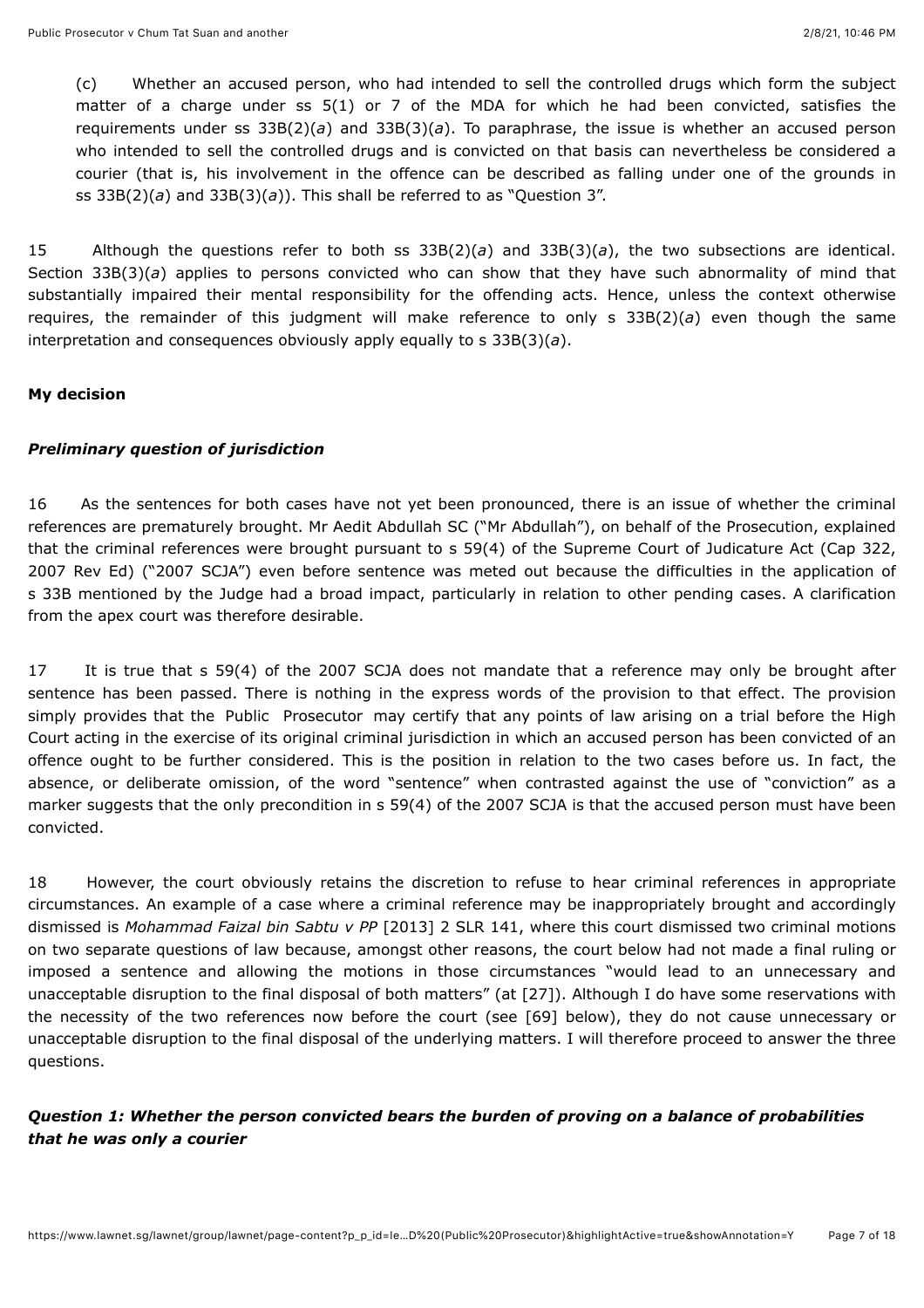<span id="page-7-0"></span>19 The answer to Question 1 is an obvious "yes". The Prosecution and Respondents are in agreement that the person convicted bears the burden of proving on a balance of probabilities that he was only a courier. Question 1 is therefore a non-starter and need not have been raised. The language in s 33B(2) could not be any clearer.

# *Question 2: Whether the court in deciding whether a person convicted is a courier must take into account evidence at the trial leading to conviction*

<span id="page-7-1"></span>20 Question 2 is neither here nor there. The dilemma faced by the Judge was not whether the evidence given at the trial leading to the conviction *must* be taken into account. If taking into account simply means having regard to, the answer to Question 2 is an unequivocal "yes" – the court must take into account all the evidence that has been adduced at the trial leading to the conviction. I did not think that this was controversial by any measure. Indeed, midway through his oral submissions, Mr Abdullah agreed that Question 2 could have been better framed.

21 Rather, the real concern or difficulty raised by the Judge was whether the court is *limited* to considering only the evidence presented at the trial leading to the conviction, or whether the court is entitled to hear new evidence at the sentencing stage in relation to the statutory relief of being a courier which was not raised at the trial.

22 There are three related parts to this issue:

(a) First, is an accused person permitted, at the sentencing stage, to raise this alternative statutory relief of being a courier, which may be inconsistent with the original defence at trial of having no knowledge of the existence of the controlled drugs? This is an issue concerning the types of defences that can be considered by the court for the purposes of sentencing. The question of adduction of new evidence for the purpose of satisfying the statutory definition of a courier does not arise here.

(b) Second, if the accused person is so permitted to raise the statutory relief of being a courier at the sentencing stage, should the sentencing judge hear new evidence from the accused person?

(c) Third, what is the proper treatment of inconsistent evidence on the record, if any, as a result of the hearing of new evidence at the sentencing stage?

# *Is an accused person permitted to raise the statutory relief of being a courier at the sentencing stage for the first time?*

<span id="page-7-2"></span>23 Typically, a person accused of the offence of drug trafficking or importation under ss 5(1) and 7 of the MDA respectively will claim at trial that he had (a) no knowledge of the existence of the controlled drugs or (b) no knowledge of the true nature of the contents of the article that he was told to traffic (Chen Siyuan, "Singapore's New Discretionary Death Penalty for Drug Couriers (2014) 18(3) International Journal of Evidence & Proof 260 at 264 ("*Chen*")).

24 Under the defence of no knowledge of the existence of the controlled drugs, the accused person generally makes one of the following two claims:

(a) that he did not know of the existence of the article containing the controlled drugs, or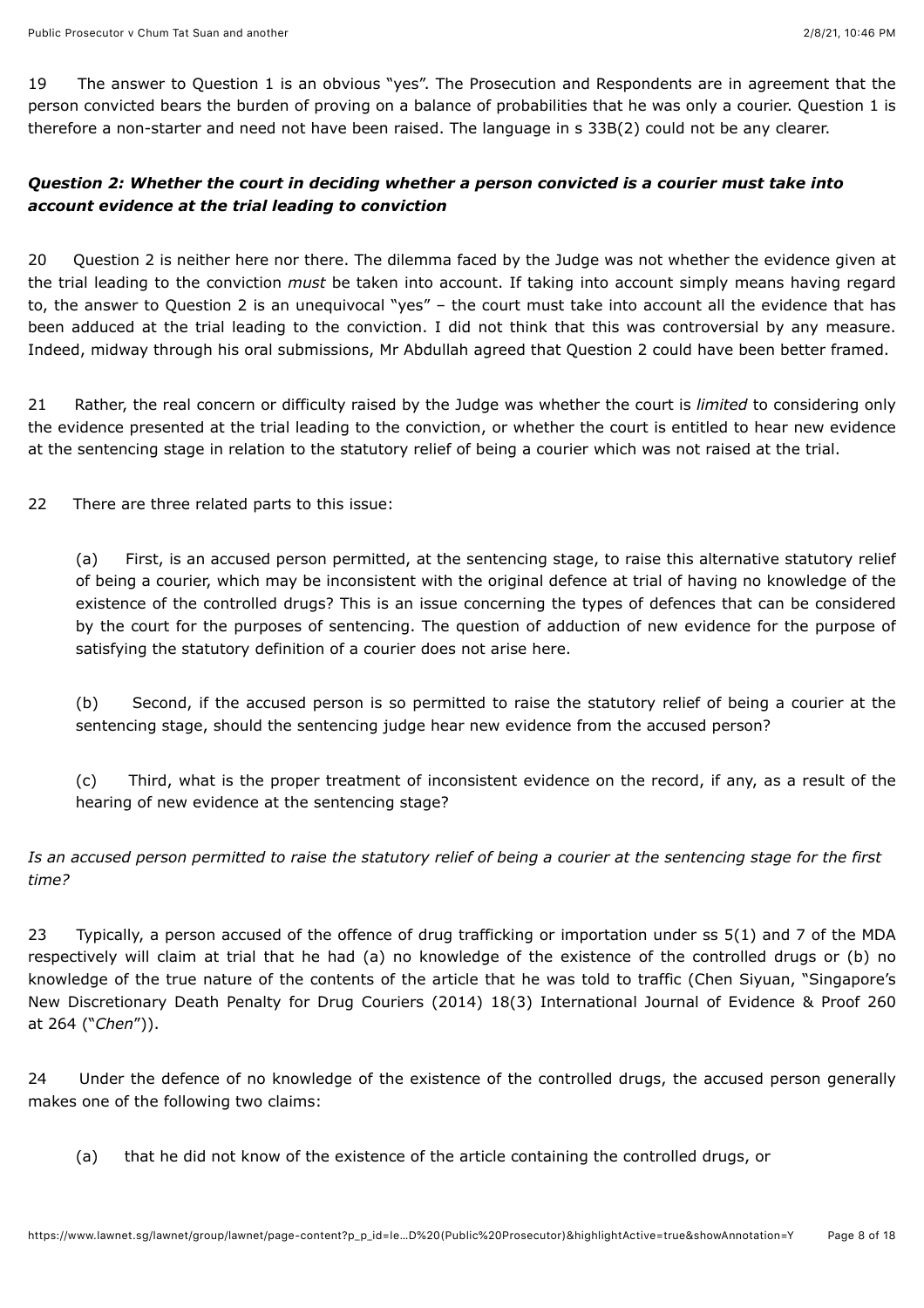(b) that he knew of the article but thought that the contents were something other than drugs.

25 Under the defence of no knowledge of the true nature of the contents of the article, the accused person generally admits to knowing that he was carrying drugs but claims that he was told that the drugs were not controlled drugs. For clarity, I shall refer generally to these three broad defences going towards conviction as the "primary defence".

<span id="page-8-0"></span>26 As a general proposition, an accused person should raise his full and complete defence, as well as adduce all the relevant evidence, at trial. The issue here is whether, by virtue of s 33B, an accused person has to admit *at trial* that he is a courier in order to engage s 33B at the sentencing stage. On a plain reading of s 33B, I do not think that the statutory scheme mandates such a conclusion. In any case, it seems to me that, in relation to the two primary defences mentioned in [24(b)] and [25] above, the fact of the accused person possibly being a courier in the transaction would have been implicit and obvious. The very basis of those two primary defences would be that the accused person was carrying the article for others, that is, acting as a courier.

27 The real difficulty arises where the primary defence is inherently inconsistent with the statutory relief of being a courier. This occurs when the accused person's primary defence is that he had no knowledge as to the existence of the article containing the controlled drugs. In a sense, and as a matter of logic, this primary defence is inconsistent with an alternative averment of being a courier, because a person must at the very least know of the existence of the article containing the controlled drugs in order to make the claim that he was a courier. It would therefore be neither implicit nor obvious in the pleading of such a primary defence that the accused person might, in the alternative, be a courier.

28 In such exceptional circumstances where the raising of the statutory relief of being a courier at trial would undermine his primary defence, an accused person would be acting reasonably in *not* putting forth a submission that he was a courier. To say that the accused person should raise this latter alternative albeit inconsistent position at trial would place him in an invidious position as he would be required to undermine his primary defence. This is exacerbated by the fact that admitting to be a courier, even on an alternative basis, is not a guarantee to the accused person that he will escape the death penalty. He would still have to be given the s 33B certificate, a matter which is entirely at the discretion of the Public Prosecutor (save where the determination by the Public Prosecutor is done in bad faith or with malice) (see [2] above).

29 As the court cannot rule out the possibility that an accused person may, in very special circumstances, genuinely not know that he was carrying the article containing the controlled drugs, the accused person should be given a fair opportunity to run the aforementioned primary defence as his sole defence without being made to raise the statutory relief of being a courier as an alternative position that is at odds with his primary defence. This is so even if the court eventually rejects the primary defence as spurious. I do not read the legislation as mandating otherwise, although the accused person's liberty to reserve, as it were, the option of running the statutory relief of being a courier, is subject to a myriad of limitations that will invariably affect the proving of the statutory relief subsequently (see [40], [42] and [50]–[56] below). An accused person would therefore not necessarily be better off under this approach.

30 Ultimately, it is a question of justice. The accused person claiming to have no knowledge of the article containing the controlled drugs is mounting a factual defence – he is putting forward a particular state of affairs. If the court disbelieves his version of events and convicts him as a result, this simply means that the court rejects the factual state of affairs claimed by the accused person in favour of another state of affairs. The statutory relief of being a courier then becomes relevant at this point because the court has to decide what the appropriate sentence ought to be in the context of what it has found to be the true state of affairs.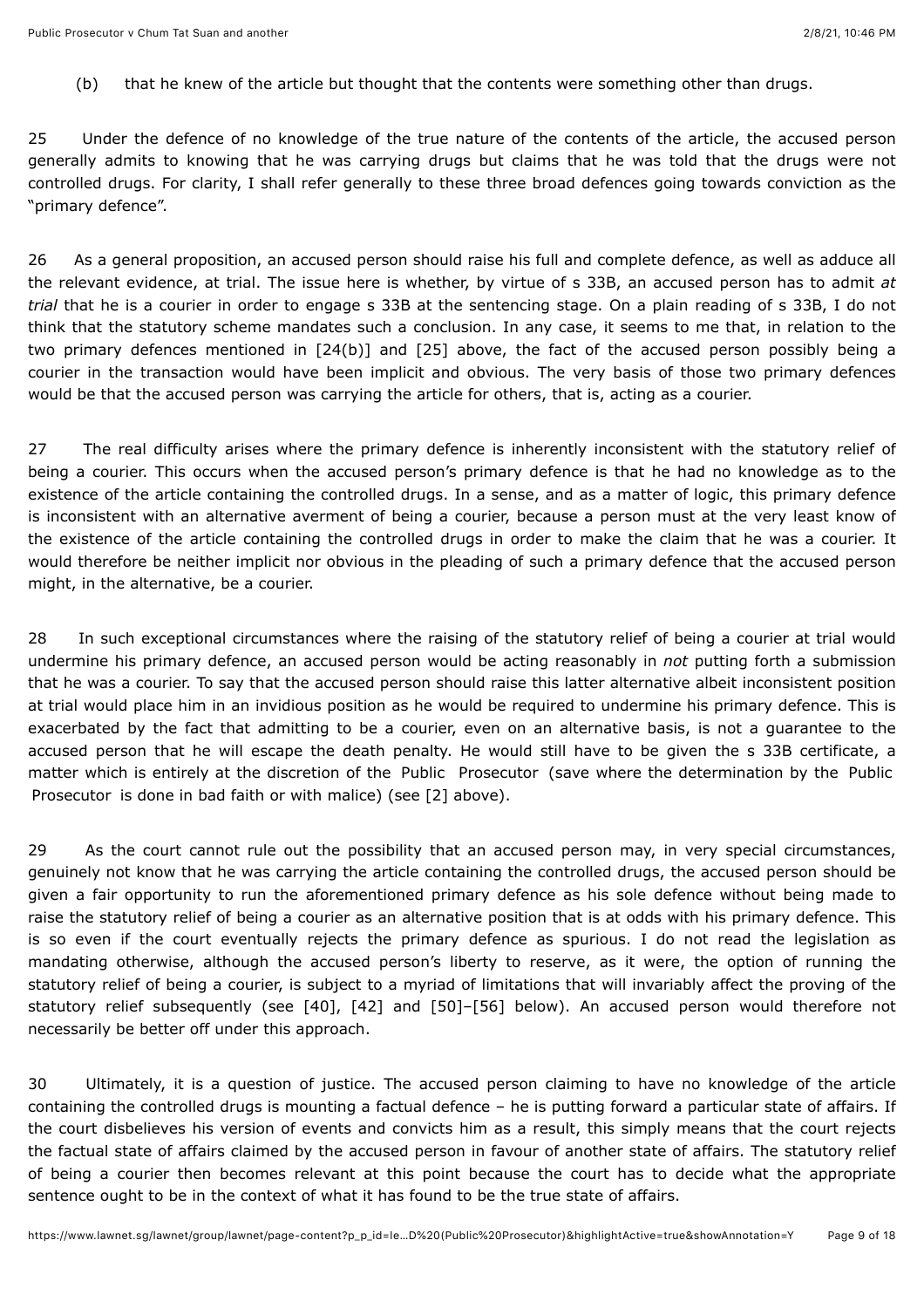31 I should add that even though an accused person may have claimed that he had no knowledge as to the existence of the article that was eventually found to have contained the controlled drugs, it is not impossible that an accused person could, on the basis of the factual state of affairs which the court finds to be true, meet the requirements set out in s 33B(2) and hence qualify to be a courier. This is the critical distinction between an accused person's factual defence at trial and the positions in law that are still available to the accused person during sentencing, whether on the facts claimed by the accused or the contrary facts found by the court. The accused person should therefore be permitted to raise the statutory relief of being a courier for the purposes of sentencing in this circumstance.

32 Whether the accused person is able to show or prove that he meets the definition of a courier on the facts as found by the court is, I stress, a separate question altogether. Likewise, whether the accused person is permitted during sentencing to adduce new evidence to support the statutory relief of being a courier is also a separate question altogether (see [49]–[56] below).

33 As far as this first part of Question 2 posed at [22(a)] above is concerned, the sole issue is whether the accused person ought to be able to raise the statutory relief of being a courier at the sentencing stage for the first time. For the above reasons, the answer to this part of Question 2, in my view, is a "yes", whichever is the primary defence run by the accused person.

34 I am cognisant that there is a view that an accused person has a choice between coming clean and stating from the beginning that he was a courier (not just in the sense that he was a courier of a generic parcel but that he was a courier of the controlled drugs), and "playing games" with the Prosecution by sticking to one of the three primary defences without admitting that he was a courier. Under this view, if the court disbelieves his primary defence, he should not be allowed to invoke the statutory relief of being a courier. The accused person has to live or die, literally, by his or her decision.

35 This view is not devoid of support. As was pointed out in *Chen* [\(\[23\]](#page-7-2) *supra* at 265), the Minister of Law stated during the Second Reading of the Misuse of Drugs (Amendment) Bill (*Singapore Parliamentary Debates, Official Report* (14 November 2012) vol 89 (K Shanmugam, Minister for Foreign Affairs and Minister for Law) ("*Official Report (14 Nov)*")) that:

[I]f the accused knows something, and has to decide between trying to run a false defence that he knows nothing, and telling the truth and assisting the CNB – I do not think Members will argue against giving him an incentive to tell the truth, to help us, and to help himself.

36 However, the context in which the Minister made the above statement is important. The Minister was *not* proposing that accused persons had to make their own bed *at trial* and lie in it throughout. He was responding to a concern raised by a Nominated Member of Parliament, Asst Prof Eugene Tan ("Asst Prof Tan"), that the difficulty with providing substantial assistance as well as the potential for abuse by CNB officers may result in an accused person incriminating himself of a capital charge in the hope that he would be spared the ultimate sanction (see *Singapore Parliamentary Debates, Official Report* (12 November 2012) vol 89 ("*Official Report (12 Nov)*")). The above excerpt was a development of the Minister's initial response which was (*Official Report (14 Nov)*):

Asst Prof Eugene Tan asked whether the mechanism *creates a risk of self-incrimination? There is that risk*. But let me throw back the question: what does that mean? Should we therefore not have this exception? [emphasis added]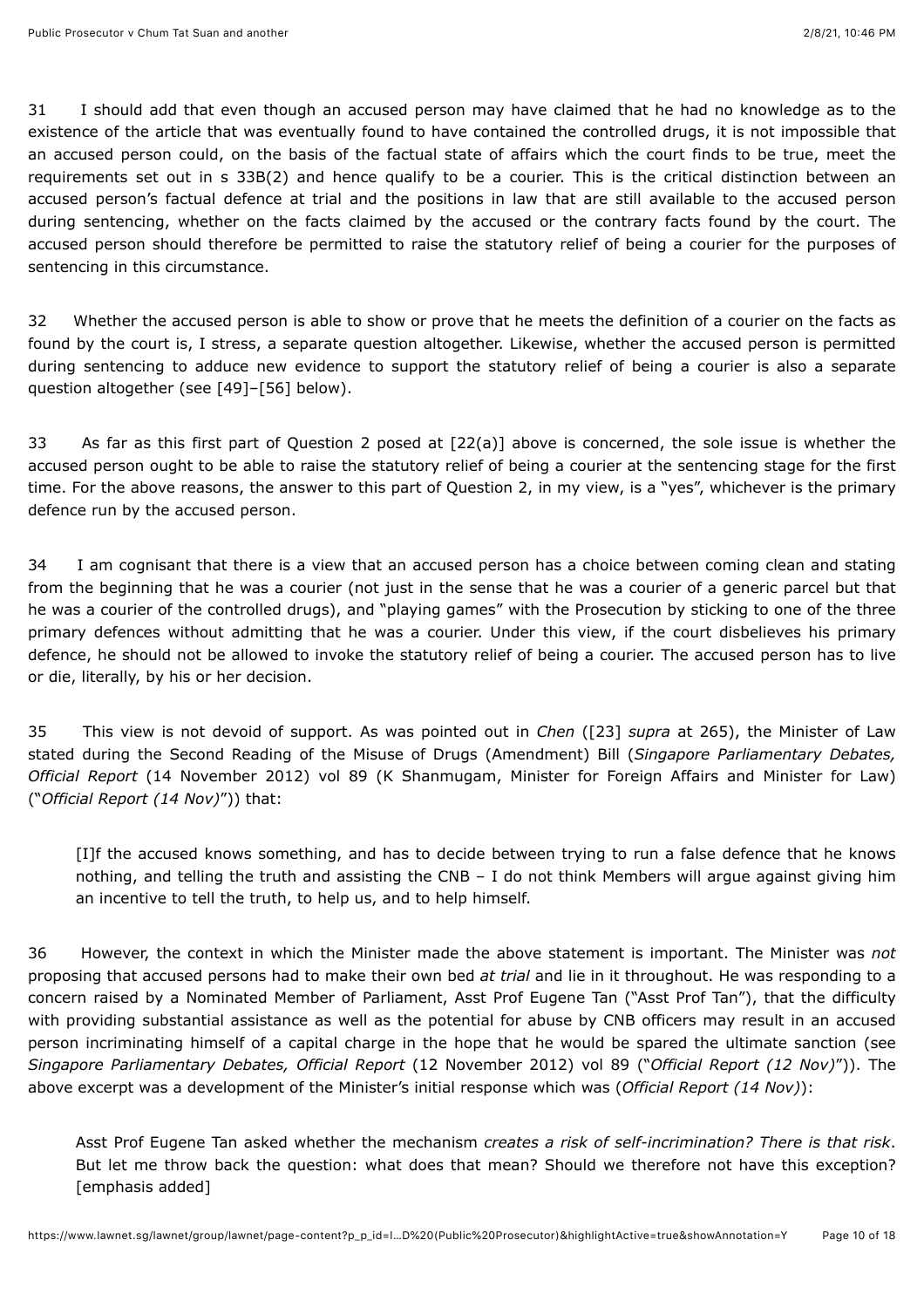37 The Minister's riposte must therefore be viewed in context. He agreed with Asst Prof Tan that the way s 33B was structured carried some risk that an accused person may cave in and simply admit to being a courier. What is of significance is that the Minister could have stated, but did not, that the whole point of this new regime was to make it mandatory for accused persons who were *in truth* couriers to incriminate themselves, and that if they chose to run a defence at trial that was inconsistent with being a courier, they would not, under any circumstances, be permitted later during sentencing to raise the point that they were only couriers. If that were the objective, the Minister would have clarified the concern raised by Asst Prof Tan in that way. But he did not.

38 I would hasten to add that in adopting the aforesaid approach of permitting the accused person to raise the statutory relief of being a courier for the first time during sentencing, I am mindful that Parliament has reaffirmed its tough stance against drugs. That said, the court should still apply the new avenue available to a person convicted of drug trafficking (to avoid the death penalty) in a fair and sensible way. In these cases involving specified drugs under the sixth column of the Second Schedule to the MDA, the issue is not so much whether a lenient or strict reading of s 33B should be preferred but rather what is just, having regard to what is expressly stated in the legislation and Parliament's intention in so far as it can be discerned from the relevant parliamentary materials.

## *Whether new evidence can be heard by the sentencing judge*

39 This leads me to the main controversy in these criminal references: in addition to canvassing the statutory relief of being a courier at the sentencing stage, can an accused person introduce new evidence to bolster his claim to being a courier?

40 As stated in [26] above, the general proposition is that, an accused person should raise his entire defence *and* adduce all his evidence at trial. I do not think that Parliament, in enacting s 33B, contemplated that there should be two separate trials, one for the purpose of establishing the charge and the other for the purpose of determining sentence.

<span id="page-10-0"></span>41 Notwithstanding that, there is no rule which absolutely precludes the adduction of new evidence at the sentencing stage. Although Mr Abdullah's submissions seem to concede that the legislation is silent as to the "correct procedure" in relation to s 33B, all the parties are in agreement on this crucial point that further evidence *can* be taken during sentencing.

<span id="page-10-1"></span>42 In my view, that must be correct even if it is equally right that there must be limits to the ability of parties to adduce further evidence at the sentencing stage. The fundamental principle of justice requires that every offender be, as far as possible, sentenced on the basis of accurate facts (see *Ng Chun Hian v PP* [\[2014\] 2 SLR 783](javascript:viewPageContent() ("*Ng Chun Hian*") at [24]; and *PP v Aniza bte Essa* [\[2009\] 3 SLR\(R\) 327](javascript:viewPageContent()). In the present context, if the accused person upon conviction but before sentence wishes to adduce further evidence to show that he was only a courier, he must satisfy the trial judge why the further evidence was not and could not be adduced earlier at the trial leading to the conviction. Furthermore, whatever new evidence that is sought to be adduced must not contradict the finding of the court that the accused person is guilty of the charge and must only relate to the sentence to be imposed, that is, to show that he was just a courier in the transaction.

43 Indeed, it is an established practice in criminal process that new evidence is sometimes introduced at the sentencing stage through a Newton hearing, a procedure that is entirely at the discretion of the court. The paradigm situation that calls for a Newton hearing is when the accused person makes a claim or assertion relevant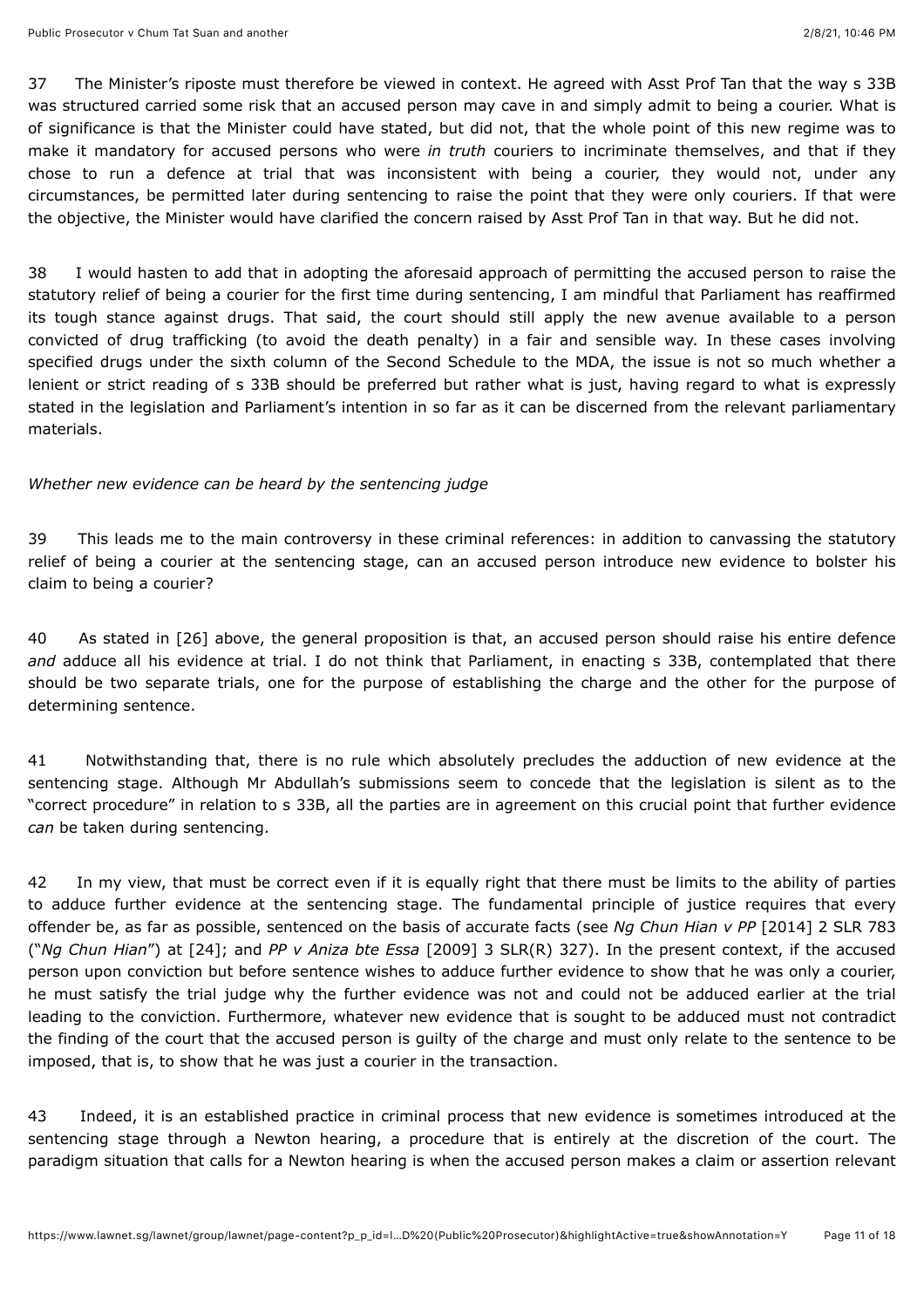to the sentence to be imposed which is disputed by the Prosecution. A recent example of a Newton hearing is the case of *PP v Azuar bin Ahamad* [\[2014\] SGHC 149](javascript:viewPageContent() ("*Azuar*").

44 The accused in *Azuar* pleaded guilty to charges pertaining to, amongst other things, rape and outrage of modesty and was convicted accordingly. However, for the purposes of sentencing, he contested the Prosecution's position that he had surreptitiously administered stupefying drugs to the victims by spiking their alcoholic beverages in order to render them unconscious (or incognisant) before sexually violating them. The trial judge therefore conducted a Newton hearing to determine this factual issue of whether the accused had spiked his victims' drinks.

45 Although Newton hearings are generally conducted in cases where the accused person had pleaded guilty and was convicted on that basis, they are not restricted to such cases. Locally, a Newton hearing was sought by the Prosecution at the sentencing stage in at least one case where the accused person had claimed trial, although the district judge there decided that the hearing was inappropriate on the facts: see *PP v Andrew Sivanesan s/o Balakrishnan* [\[2011\] SGDC 66](javascript:viewPageContent() at [141]. Reference may also be had to Leveson LJ's judgment in *R v Cairns* [2013] 2 Cr App R (S) 73 at [9] where he stated that a Newton hearing after a trial might be necessary in circumstances where the disputed fact which was not canvassed at trial is not relevant to guilt but relevant to sentence.

46 Counsel for Chum, Mr Manoj Nandwani Prakash ("Mr Nandwani"), helpfully pointed out that a Newton hearing is not anomalous under the current rules governing criminal procedure in Singapore. Indeed, ss 228(5)(*a*) and 228(5)(*b*) of the Criminal Procedure Code (Cap 68, 2012 Rev Ed) ("the CPC") very clearly contemplate that new evidence may be heard and weighed by the court for the purposes of sentencing:

(5) After the court has heard the plea in mitigation, it may  $-$ 

(*a*) at its discretion or on the application of the prosecution or the accused *hear any evidence to determine the truth or otherwise of the matters raised before the court which may materially affect the sentence;and*

- (*b*) *attach such weight to the matter raised as it considers appropriate after hearing the evidence.*
- [emphasis added]

47 I pause here to mention that I agree with See Kee Oon SDJ's (as he then was) description in *PP v Shaw Chai Li Howard* [\[2012\] SGDC 319](javascript:viewPageContent() at [39] of s 228(5)(*a*) of the CPC as encapsulating the concept of a Newton hearing.

48 Mr Abdullah highlighted that although the CPC now has s 228(5), there was no such equivalent provision in the old Criminal Procedure Code (Cap 68, 1985 Rev Ed) ("the old CPC"), which is the regime governing these proceedings. If by this it was suggested that Parliament had intended to preclude the taking of further evidence post-conviction under the old CPC, I disagree. Although there is no statutory mechanism under the old CPC for taking evidence post-conviction, the Newton hearing is an established procedure and has been applied by countless courts determining cases governed by the old CPC regime: see, *eg*, *Biplob Hossain Younus Akan v PP* [\[2011\] 3 SLR 217;](javascript:viewPageContent() *PP v Soh Song Soon* [\[2010\] 1 SLR 857](javascript:viewPageContent() and *PP v McCrea Michael* [\[2006\] 3 SLR\(R\) 677](javascript:viewPageContent(). Further, Mr Abdullah at another part of his submissions agreed that "the judicial practice of receiving evidence during sentencing had developed even prior to the introduction of [the CPC]".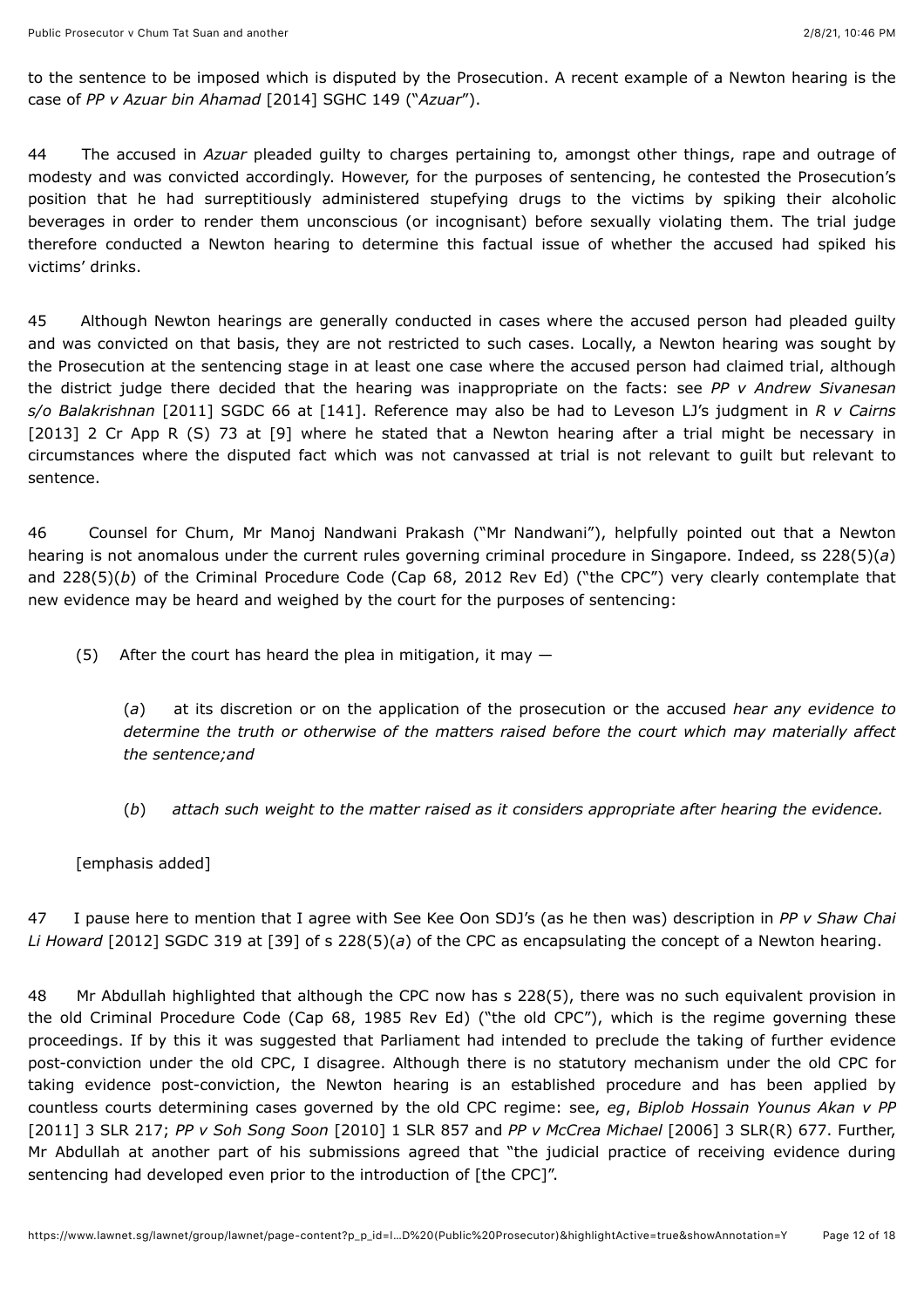49 Thus, broadly speaking, it is proper in my view that new evidence *may*, under the right conditions, be adduced and heard at any stage of proceedings, including at the sentencing stage.

50 The key question is what conditions warrant the adduction of new evidence at the sentencing stage. A Newton hearing is, after all, an exception rather than the norm even for cases where the accused person had pleaded guilty, much less cases where the accused person has claimed trial and has given his evidence during the trial. It is not a further opportunity for the accused person (or more accurately, the person convicted) to adduce evidence to contradict or cast doubts on the conviction.

<span id="page-12-0"></span>51 In this regard, I agree with the principle articulated by Sundaresh Menon CJ in *Ng Chun Hian* [\(\[42\]](#page-10-1) *supra* at [24]) that a Newton hearing is called for only if the court is satisfied that "it is *necessary* to do so in order to resolve a *difficult question of fact* that is *material* to the court's determination of the appropriate sentence [emphasis added]".

52 Whether a question of fact is material to the court's determination of the statutory relief of being a courier, and if so, whether hearing new evidence is necessary and ought to be allowed, are all matters for the sentencing judge exercising his discretion to decide, having regard to all the circumstances of the case, including the considerations mentioned in [42] above.

<span id="page-12-1"></span>53 In the context of s 33B(2)(*a*) (as well as s 33B(3)(*a*)), clear examples where a Newton hearing would be *unnecessary* and should not be called include:

(a) where the accused person's case in relation to the statutory relief of being a courier is "absurd or obviously untenable" (see *Ng Chun Hian* at [24]);

(b) where the question of fact in dispute bears *no relation* to sentencing, that is, the evidence sought to be adduced is irrelevant to establishing the accused person's role as a courier;

(c) where the new evidence sought to be adduced relates directly to conviction, for instance, if it pertains to whether the accused person is guilty of drug trafficking or importation under ss 5(1) and 7 of the MDA respectively); and

(d) where the specific issue of the accused person's role in transporting, delivering or otherwise moving the drugs was in issue at trial (irrespective of whether the statutory relief of being a courier was formally canvassed), and consequently, evidence was already adduced on the issue.

54 To elaborate on the last example, where the statutory relief of being a courier was already implicit or evident in relation to a primary defence, no further evidence ought to be adduced for the purposes of sentencing because all the relevant evidence ought to have been produced at trial and the accused person should be sentenced on that basis. Where the accused person ought to have adduced all relevant evidence of being a courier at trial (because it was not inconsistent with his primary defence) but did not, the accused person, if convicted, should not be permitted to adduce further evidence and if at sentencing he should claim to be only a courier in the transaction, the trial judge would, subject to the most exceptional circumstances, have to decide the question based on the evidence already adduced.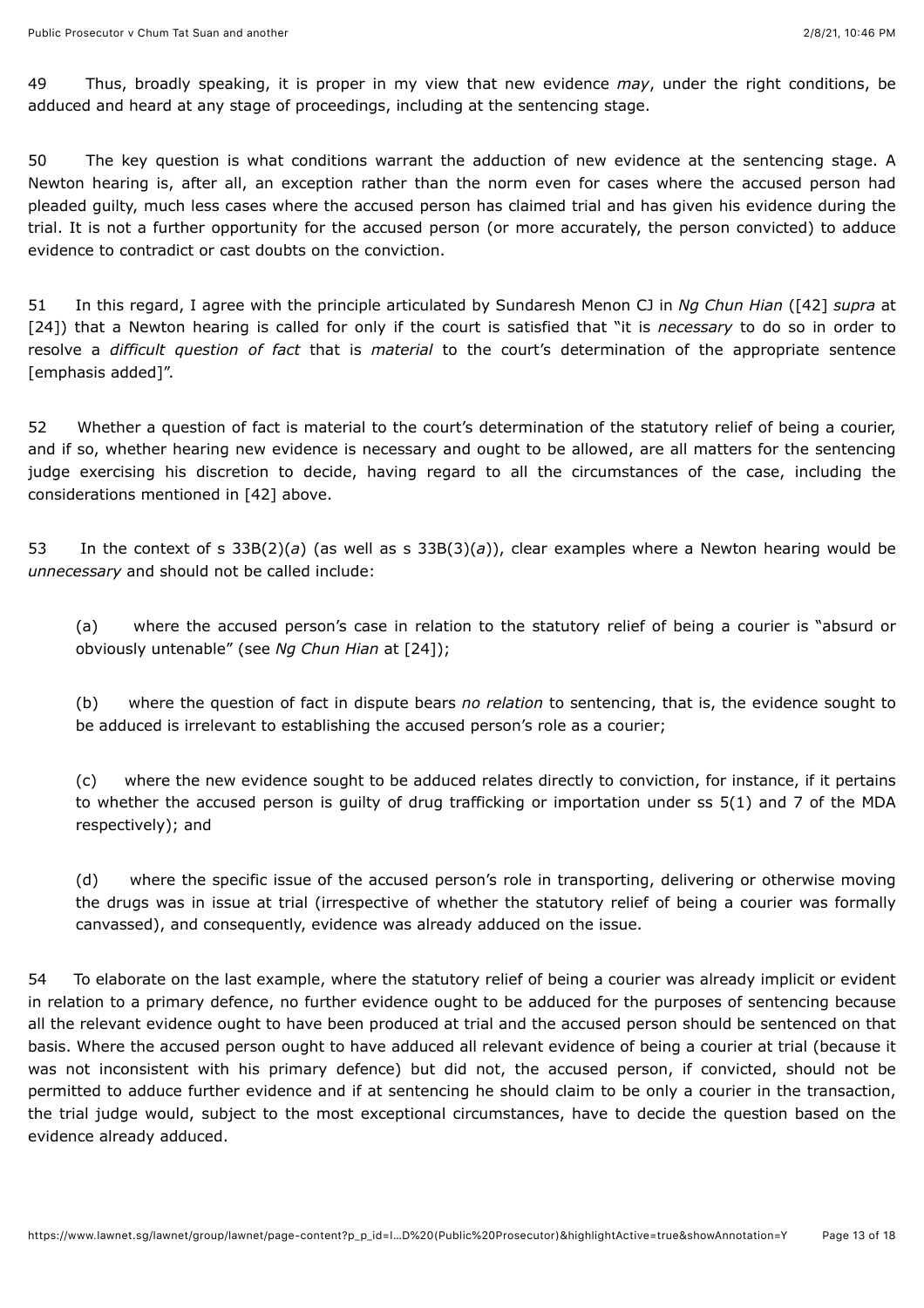<span id="page-13-0"></span>55 I should add that in most, if not all, cases, including cases where the accused person claims not to have knowledge of the existence of the article containing the controlled drugs, the court would in the course of trial have heard evidence relating to the transportation, delivery or movement of the controlled drugs, and made findings in relation to the same, which findings would ordinarily be sufficient for the court to decide whether the accused person's involvement was limited to that of being a courier. Thus, the accused person would, in practical terms, have to demonstrate how the new evidence, if any, would be germane to the question of his involvement as a courier and give good reasons why the new evidence should be adduced now even though it was not adduced earlier at the trial.

56 Accordingly, the likelihood of the accused person being able to meet the test of necessity that additional evidence not already before the court should be allowed to be adduced, would be remote. The range of possibilities where further evidence should be permitted to be adduced during sentencing is thus extremely narrow. However, even though I am skeptical that there will even be cases which would meet these stringent conditions for the adduction of new evidence, I simply do not think it can or should be ruled out completely. I am, therefore, unwilling to shut the door fully. To disallow absolutely the adduction of new evidence could, in particular situation, give rise to injustice. Subject to the perimeters which I have sought to delineate above, the trial judge would be in the best position to assess whether the adduction of new evidence should be allowed. While I recognise that this could be seen to introduce some uncertainty, such discretion is nothing new in the trial process where the trial judge has to make judgment calls all the time on a variety of circumstances and issues.

57 In passing, and for completeness, I should add that s 27(2) of the Misuse of Drugs (Amendment) Act 2012 (No 30 of 2012) ("Amendment Act"), which introduced the new s 33B, does not advance the Respondents' argument that the court is permitted to take further evidence. While the wording of s 27 of the Amendment Act expressly permits the hearing of further arguments or admission of further evidence, that section only applies to persons convicted before the day that the amendments came into force, that is, 1 January 2013. In the two cases before us, Chum and Abdul Kahar were convicted on 5 August 2013 and 27 August 2013 respectively. Section 27 of the Amendment Act is accordingly inapplicable.

58 In summary, if a person convicted fails to show that permission should be granted to him to adduce new evidence, the court will assess the merits of his submission in relation to the statutory relief of being a courier against the factual state of affairs that has been found to be true by the court at trial.

## *Treatment of potentially inconsistent evidence*

59 I note the Judge's concern that if an accused person is permitted to give new evidence at the sentencing stage, there is a possibility that the new evidence may cast doubt on the safeness of the conviction of the accused (see *Chum Tat Suan* [\(\[6\]](#page-4-0) *supra*) at [5]). As I have stated at [54]–[55] above, since the new evidence should not be inconsistent with the conviction recorded against the accused person and should only be germane to establishing that the accused person was a courier, I think that the concern expressed by the Judge is most unlikely to arise.

60 In my view, whatever new evidence to be adduced is most unlikely to cast doubt on the conviction. Even in cases where the accused person's primary defence at trial was that he had no knowledge of the existence of the article containing the controlled drugs – which as I have explained is the only situation where the courier relief may be raised for the first time at sentencing (see [27]–[32] above) – any new evidence that goes towards demonstrating the accused person's limited involvement as a courier would not conflict with or undermine the court's conclusion that he knew of the existence of the article containing the controlled drugs. If anything, any new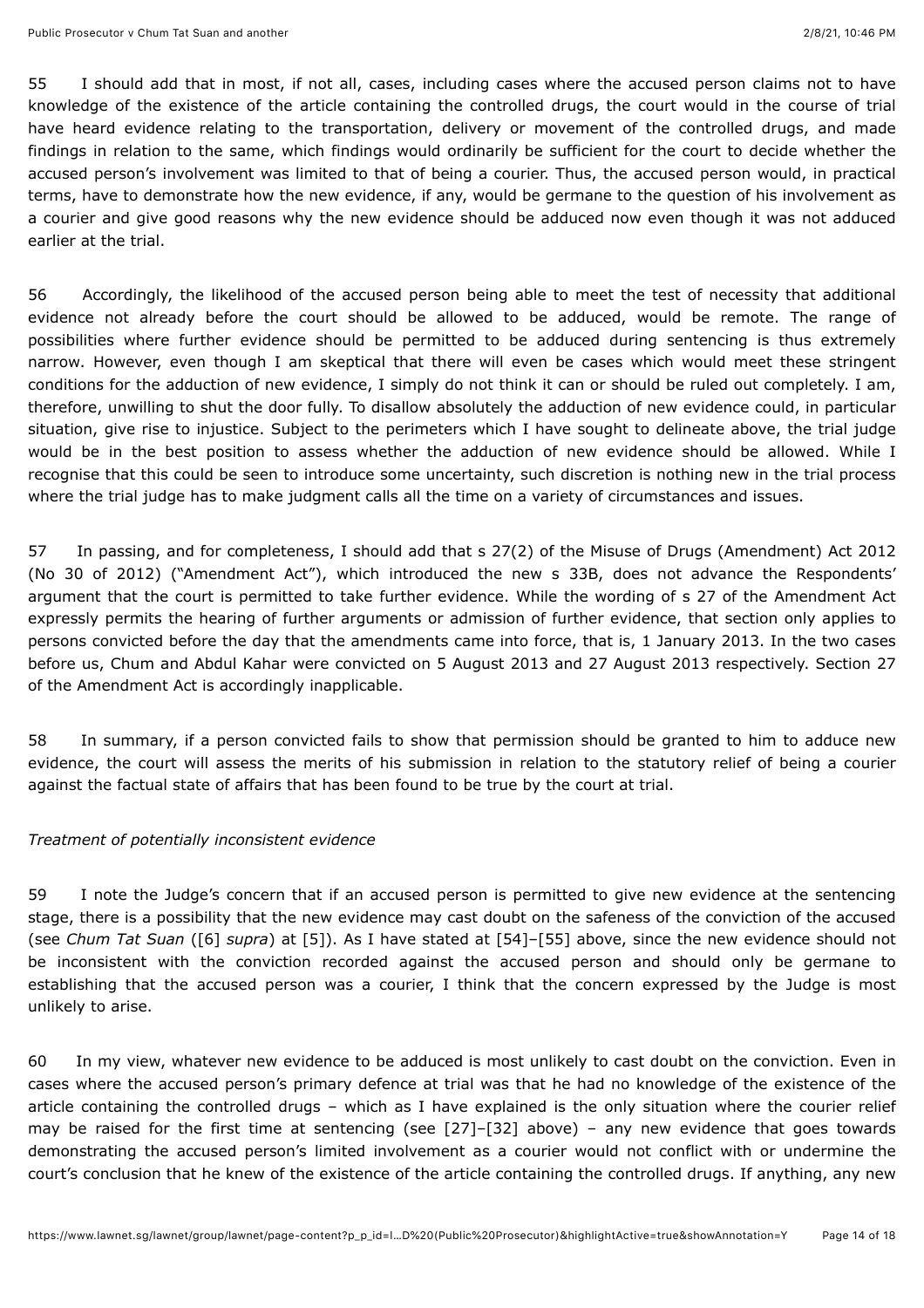evidence that the accused person might give to obtain the courier relief is instead likely to corroborate the earlier findings upon which the conviction was based, because evidence that the accused person was a courier would necessarily buttress the factual finding that he knew of the existence of the article.

61 Incidentally, the Prosecution, who should be concerned with any re-opening of findings of fact leading to the conviction or the casting of any doubts on such findings, does not share the Judge's concerns. Referring to Chum's case, Mr Abdullah argued that it was "unclear why the Judge apprehended that calling new evidence may undermine the facts already found at the trial". This reinforces my view above that the Prosecution countenances the possibility and arguably desirability in some exceptional situations of the calling of new evidence at the sentencing stage. Mr Abdullah further observed that as the precise role of Chum was not in issue at the trial, any evidence which Chum might seek to introduce at the sentencing hearing would be limited to his role, and as such, would not have any impact on the court's finding in relation to Chum's knowledge of the drugs that eventually supported the conviction.

# *Question 3: Whether a person who had intended to sell the controlled drugs can be considered a courier*

<span id="page-14-0"></span>62 The answer to Question 3 is a clear "no". If the person convicted has been found to have the intent to sell the controlled drugs, then he is evidently not merely a courier.

63 Sections 33B(2) and 33B(3) of the MDA were intended to be "tightly-defined" conditions (see *Official Report (12 Nov)*). The narrowness of the definition of a courier in s 33B(2)(*a*) was recognised by the High Court in *PP v Abdul Haleem bin Abdul Karim* [\[2013\] 3 SLR 734](javascript:viewPageContent() ("*Abdul Haleem*") at [51]. In that case, the court, in concluding that a courier is one whose involvement is limited to delivering or conveying drugs from point A to point B, referred to an exchange in Parliament which deserves replication here (see *Official Report (14 Nov)*):

| Lina<br>Mrs<br><b>Constituency Member):</b> | <b>Chiam</b> | <b>(Non-</b> Thank you, Mr Speaker. I would like the Minister to clarify the point I<br>made yesterday about one section $-$ that is, whether section 33B(2)<br>(a) of the Bill covers offenders who are found to have participated in<br>acts such as packing, storing or safekeeping drugs, as their<br>culpability may be similar to those who are involved in transporting,<br>sending or delivering the drugs and should not be excluded for<br>consideration for discretionary sentencing. Can I get his clarification? |
|---------------------------------------------|--------------|-------------------------------------------------------------------------------------------------------------------------------------------------------------------------------------------------------------------------------------------------------------------------------------------------------------------------------------------------------------------------------------------------------------------------------------------------------------------------------------------------------------------------------|
| <b>Mr Teo Chee Hean:</b>                    |              | <b>They are not couriers</b> , so they are not covered by the exception<br>that is provided, unless Mrs Chiam thinks that they are couriers.                                                                                                                                                                                                                                                                                                                                                                                  |

**Mrs Lina Chiam**: *No, they are not couriers*.

[emphasis added in italics and bold italics]

64 In addition to the above clarification, Mr Teo Chee Hean, Deputy Prime Minister and Coordinating Minister for National Security and Minister for Home Affairs ("DPM Teo"), had also previously explained that to bring themselves within the statutory relief of being a courier, accused persons must "only have been involved as a courier and not in any other type of activity associated with drug supply and distribution" (see *Singapore Parliamentary Debates, Official Report* (9 July 2012) vol 89).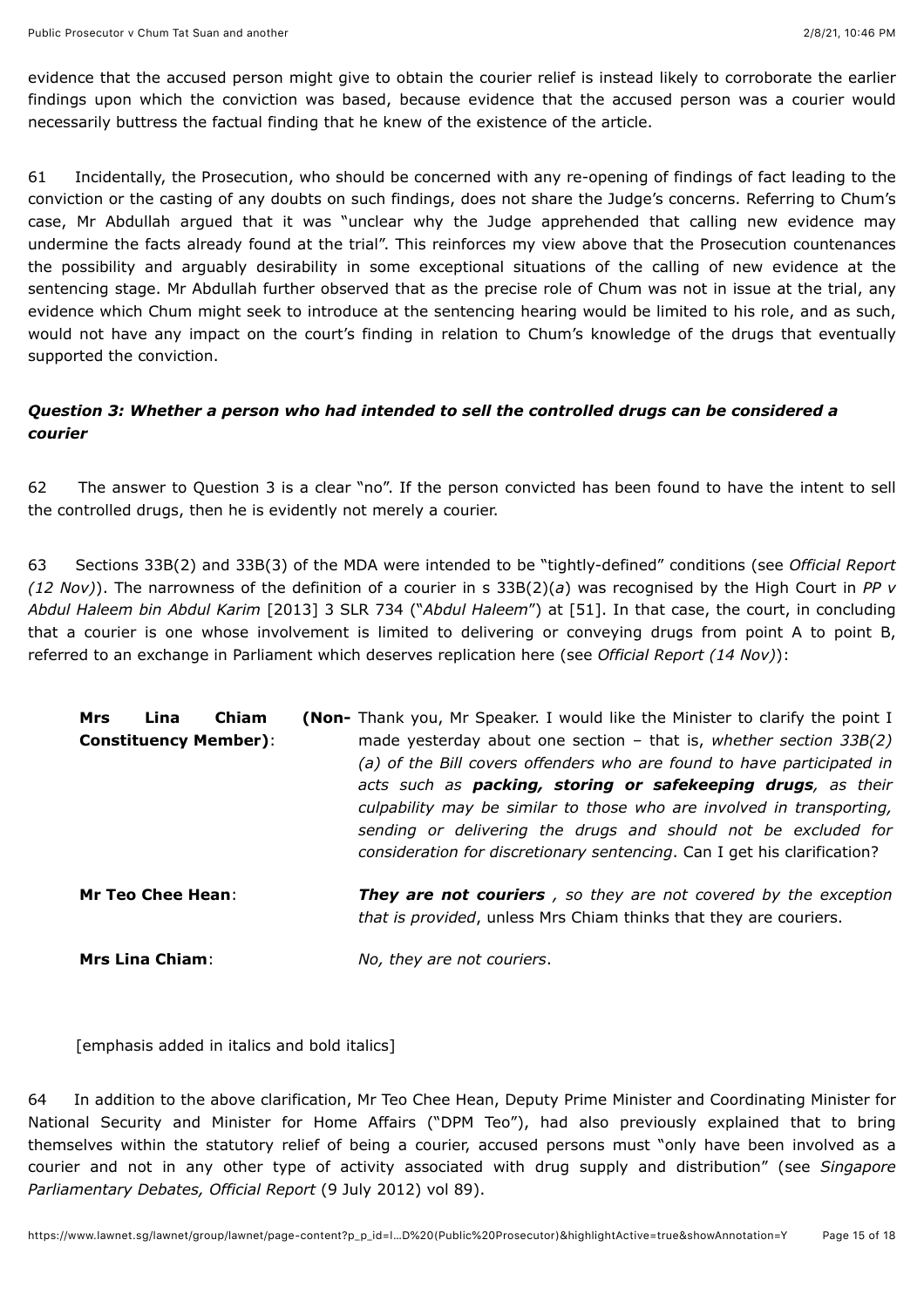65 It is also pertinent to note the language used by the Minister of Law during the Second Reading of the Misuse of Drugs (Amendment) Bill to describe the transportational function of couriers – "[t]hey hide the drugs in secret compartments, all sorts of places, and try and traffic through our check points" (see *Official Report (14 Nov)*).

66 It is therefore abundantly clear that the statutory relief afforded under s 33B does not apply to those whose involvement with drugs extends beyond that of transporting, sending or delivering the drugs. As the exchanges in Parliament above show, it does not matter that the accused person's involvement is of an ancillary nature. In Parliament's view, an accused person is either involved *only* in the transporting, sending or delivering of the drugs and can therefore avail himself of the statutory relief of being a courier, or he is involved in more than those activities, in which case he cannot avail himself of the statutory relief of being a courier.

<span id="page-15-0"></span>67 There is, however, one clarification which ought to be added. As was noted in *Abdul Haleem* at [55], if it is clear that the accused person's involvement was truly that of a courier, the mere incidental act of storage or safekeeping by the accused person in the course of transporting, sending or delivering the drugs, should not take him outside of the definition of a courier. This is so notwithstanding the clarification from DPM Teo in the excerpt cited above at [63], which should be read as directed at persons whose role is not – or at least not *only* – restricted to transporting, sending or delivering the drugs.

68 While the question of whether a particular act is necessary for couriering, so to speak, is fact-specific, in keeping with legislative intention, this caveat has to be construed strictly. Acts necessary for transporting, sending or delivering the drugs cannot include packing, for instance, as packing is not a necessary element of moving an object from one point to another. Simply put, a courier is someone who receives the drugs and transmits them in exactly the same form in which they were received without any alteration or adulteration.

## **Conclusion**

69 Criminal references should concern genuine questions of law that are of public interest and upon which guidance from the apex court is necessary. While the law gives the Public Prosecutor a wide latitude to bring questions of law to this court's attention, that right should be exercised judiciously. Factors that ought to be considered include whether there is a genuine controversy, and if so, whether it is imperative for that controversy to be resolved at that stage of the proceedings. Suffice it to say that it seems to me there are questions in this reference which are not altogether necessary. Furthermore, the questions could have been better framed to flesh out the real issues for which clarifications were sought.

70 In the light of my answer to Question 3, it follows that the Judge's decision in relation to Abdul Kahar was incorrect. The Judge was wrong to have held that Abdul Kahar was a courier when the Judge was "satisfied that [Abdul Kahar's] involvement in trafficking *went beyond transporting, sending or delivering* [the drugs]" (see *Abdul Kahar* [\(\[6\]](#page-4-0) *supra*) at [3]). His justification, that "re-packing and collecting payment" are ancillary acts which are not excluded from the definition of courier, is inconsistent with the extracts of the parliamentary debates excerpted at [63] to [65] above.

71 As for Chum's case, the Judge was also incorrect in holding that it was "an unsafe course" to scrutinise the evidence adduced at trial in determining whether Chum was a courier (see *Chum* at [7]). As stated at the outset in relation to Question 2, the court must take into account all evidence that has been adduced at the trial leading to the conviction in considering whether a person convicted is a courier for the purposes of s 33B.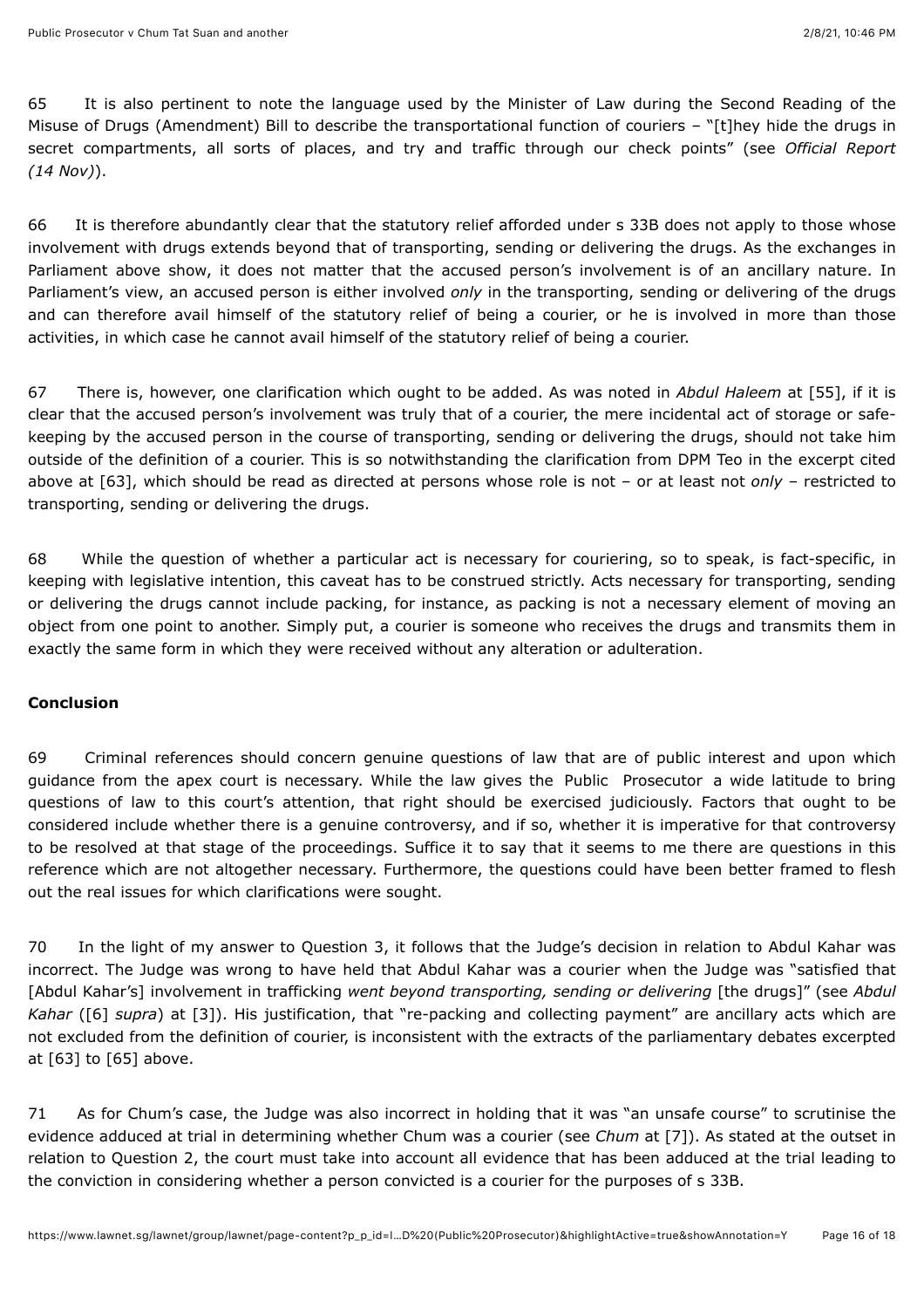72 In the circumstances, pursuant to the court's power under s 59(5) of the 2007 SCJA, the Judge's findings that Abdul Kahar's and Chum's involvement in committing the offences under ss 5(1) and 7 of the MDA respectively fell within the ambit of ss 33B(2)(*a*) and 33B(3)(*a*) ought to be quashed.

73 Consequently, the Prosecution's prayer, for an order that the cases concerning Abdul Kahar and Chum be remitted to the Judge, who shall determine whether Abdul Kahar's and Chum's involvement in the offences under ss 5(1) and 7 of the MDA respectively was restricted to the activities under ss 33B(2)(*a*) and 33B(3)(*a*), is granted. The Judge shall make that determination based on the evidence adduced at the trial and having regard to the determination of this court on Question 1 and Question 3 as well as the majority's determination on Question 2 (see [77]–[83] below).

74 Lastly, Mr Nandwani has indicated that Chum may wish to rely on s 33B(3)(*b*) of the MDA (relating to abnormality of mind), and may, for that reason, wish to adduce further evidence. Under the approach adopted by the majority, that would be impermissible as all evidence relating to an accused's mental state ought to have been adduced during the trial. Under the approach that I have adopted, it would also be impermissible for Chum to adduce further evidence. As I have stated at [26] above, the general rule is that all defences and evidence should be raised and adduced by the accused person at trial, save where there are special reasons not to do so. There are no special reasons (such as those described at [27]–[28] above) for Chum not to have adduced evidence in relation to his mental state at trial. Nevertheless, as this is the first time that s 33B has been interpreted and clarified in this manner, we are all of the view that, as an exceptional measure, the Judge should permit Chum to adduce evidence relating to his mental state.

## **Woo Bih Li J and Tay Yong Kwang J:**

75 We have read the judgment of Chao Hick Tin JA and use the same nomenclature as in his judgment. We share his reservations about the necessity of the references before the court. However, as he proceeded to answer the three questions pursuant to the references, we will state our answers too.

76 We agree with the answers of Chao JA to Questions 1 and 3. As regards Question 2, we agree that a court must take into account all evidence adduced at the trial in deciding whether a convicted accused person is a courier.

<span id="page-16-0"></span>77 However, we express reservation on his view that, subject to some conditions, an accused person may give evidence about his being a courier at the sentencing stage even though he deliberately withheld such evidence at trial on the ground that such evidence would be inconsistent with his primary defence. As this issue was not, strictly speaking, part of the three questions, we state our brief reasons below.

78 Even as regards a situation where an accused person's primary defence is that he has no knowledge of the existence of the article containing the controlled drugs, it is possible for him to give evidence showing that he was in any event an unknowing courier.

<span id="page-16-1"></span>79 However, in the event that there is evidence that he is a courier which will indeed be inconsistent with his primary defence, he is to elect what his evidence will be, as all the evidence should be given at the same trial.